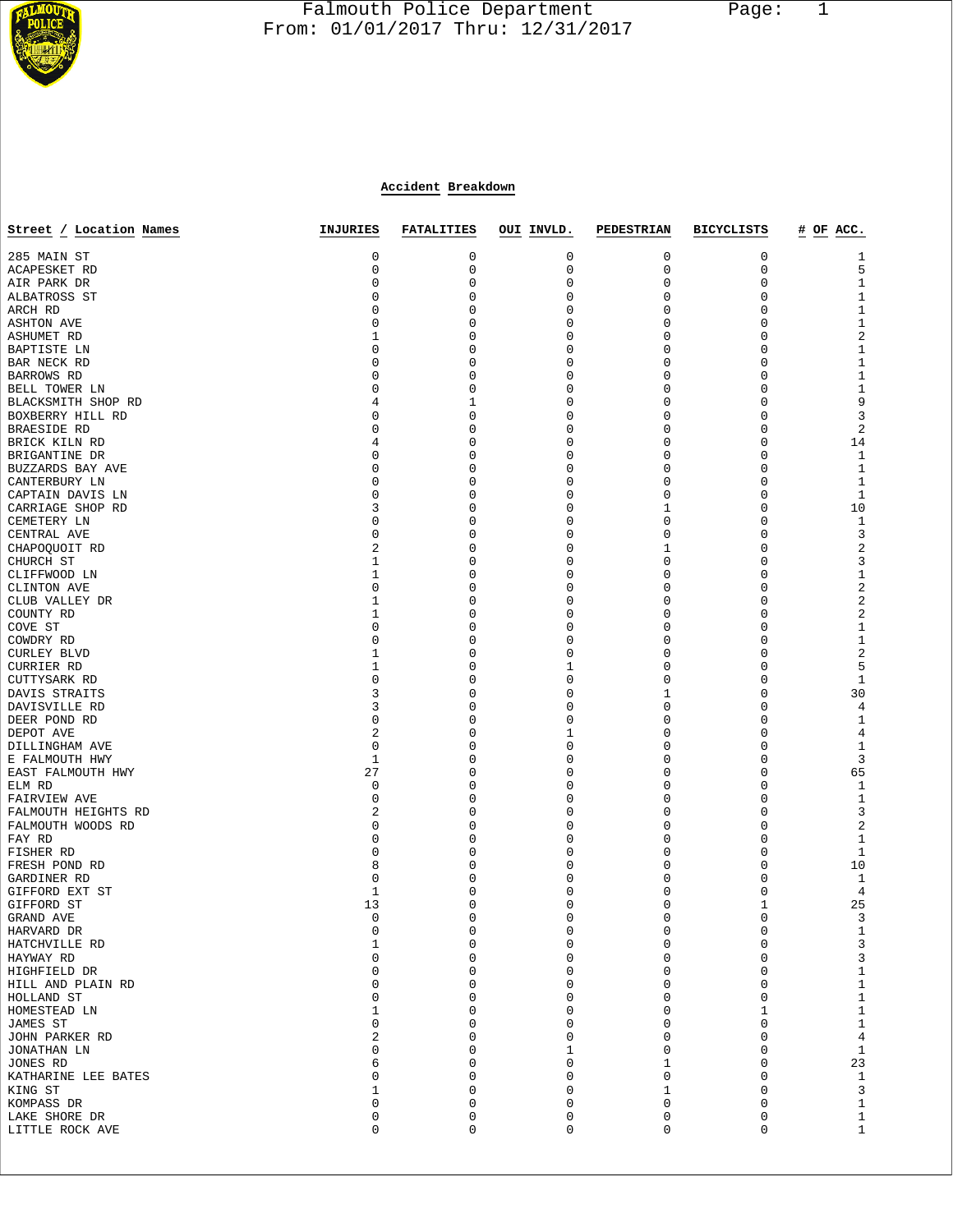## Falmouth Police Department Page: 2 From: 01/01/2017 Thru: 12/31/2017

| LOCUST ST                                   | 7            | 0        | $\mathbf 0$      | $\mathbf 0$      | $\mathsf{O}\xspace$ | 10                  |
|---------------------------------------------|--------------|----------|------------------|------------------|---------------------|---------------------|
| LUSCOMBE AVE                                | $\mathbf{1}$ | 0        | 0                | 1                | $\mathsf 0$         | 6                   |
| MAIN ST                                     | 8            | 1        | 0                | 0                | 2                   | 66                  |
| MARAVISTA AVE                               | 1            | 0        | 0                | 0                | 0                   |                     |
| MARAVISTA AVE EXT                           | 0            | 0<br>0   | 0                | 0<br>0           | 0                   | 1                   |
| MARTIN RD<br>MBL ST                         | 0<br>0       | 0        | 0<br>0           | 0                | 0<br>$\mathbf 0$    | 1<br>1              |
| MEADOW NECK RD                              | 0            | 0        | 0                | 0                | 0                   | 1                   |
| MENAUHANT RD                                | 1            | 0        | 0                | 0                | 0                   | 5                   |
| METOXIT RD                                  | 0            | 0        | 0                | 0                | 0                   | $\mathbf{1}$        |
| MONMOUTH CIR                                | 1            | 0        | 0                | 0                | 0                   | 1                   |
| NANTUCKET AVE                               | 1            | 0        | 0                | 0                | 0                   | $\overline{a}$      |
| NASHAWENA ST                                | 0            | 0        | $\mathbf 0$      | 0                | $\mathbf 0$         | 1                   |
| NOBSKA RD                                   | 0<br>0       | 0        | 0<br>0           | 0<br>0           | 0<br>0              | $\mathbf{1}$<br>1   |
| NORTH BOURNES POND<br>NORTH FALMOUTH HWY    | 4            | 0<br>0   | $\mathbf 0$      | 0                | 0                   | 8                   |
| NORTH MAIN ST                               | 0            | 0        | 0                | 0                | 0                   | 4                   |
| NYE RD                                      | 0            | 0        | 0                | 0                | 0                   | 1                   |
| OLD BARNSTABLE RD                           | 5            | 0        | 0                | 0                | $\mathbf 0$         | 17                  |
| OLD MAIN RD                                 | 1            | 0        | 0                | 0                | 0                   | 4                   |
| OLD MEETING HOUSE RD                        | 1            | 0        | 0                | 0                | 0                   | 4                   |
| OSTROM RD<br>OVERY DR                       | 0<br>0       | 1<br>0   | 0<br>0           | 0<br>0           | 0<br>0              | 1<br>1              |
| OX BOW RD                                   | 0            | 0        | 0                | 0                | 0                   | 1                   |
| OYSTER POND RD                              | 0            | 0        | 0                | 0                | $\mathbf 0$         | 4                   |
| PALMER AVE                                  | 18           | 0        | 0                | 0                | 1                   | 36                  |
| PERCIVAL RD                                 | 1            | 0        | 0                | 0                | 0                   | 1                   |
| PHILADELPHIA ST                             | 0            | 0        | 0                | 0                | 0                   | 1                   |
| PINECREST BEACH DR                          | 2            | 0        | 0                | 0                | 0                   | 5                   |
| POST OFFICE RD                              | 0            | 0        | 0                | 0                | 0                   | 2                   |
| QUAKER RD<br>QUISSETT AVE                   | 0<br>1       | 0<br>0   | 0<br>0           | 0<br>0           | 0<br>0              | 7<br>$\overline{2}$ |
| RAILROAD AVE                                | 0            | 0        | 0                | 0                | 0                   | 1                   |
| RANDOLPH ST                                 | 2            | 0        | 0                | 0                | 0                   | $\mathbf{1}$        |
| RED BROOK RD                                | 1            | 0        | 1                | 0                | 0                   | 6                   |
| RIDDLE HILL RD                              | 0            | 0        | 0                | 0                | 0                   | 1                   |
| ROBBINS RD                                  | 0            | 0        | $\mathbf 0$      | 0                | 1                   | $\mathbf{1}$        |
| ROCKLEDGE DR                                | 0            | 0        | 0                | 0                | 0                   | 1                   |
| ROLLING ACRES LN<br>RT 151                  | 0<br>41      | 0<br>1   | 0<br>$\mathbf 0$ | 0<br>0           | 0<br>0              | 1<br>69             |
| RT 28 NORTH                                 | 2            | 0        | 0                | 0                | 0                   | 6                   |
| RT 28 SOUTH                                 | 1            | 0        | 0                | 0                | 0                   | 15                  |
| RT 28A                                      | 0            | 0        | 0                | 0                | 0                   | $\mathbf{1}$        |
| SAINT MARKS RD                              | 0            | 0        | 0                | 0                | 0                   | $\mathbf{1}$        |
| SAM TURNER RD                               | 4            | 0        | 0                | 0                | 0                   | 4                   |
| SANDWICH RD                                 | 27           | 0        | 0                | 0                | 0                   | 48                  |
| <b>SCRANTON AVE</b><br>SEACOAST SHORES BLVD | 1<br>0       | 1<br>0   | 0<br>0           | 0<br>0           | 0<br>0              | 7                   |
| SEATUCKET RD                                | 0            | 0        | 0                | 0                | $\mathbf 0$         | 4<br>1              |
| SHORE RD                                    | 0            | 0        | $\mathbf 0$      | 0                | 0                   | 1                   |
| SHORE ST                                    | 1            | 0        | $\mathbf 0$      | $\mathbf 0$      | 0                   | $\overline{2}$      |
| SHOREWOOD DR                                | 0            | 0        | 0                | 0                | $\mathsf 0$         |                     |
| SIDERS POND RD                              | 1            | 0        | 0                | 0                | $\mathbf 1$         | 1                   |
| SIPPEWISSETT RD                             | 2            | 0        | 0                | 0                | $\mathsf 0$         | 6                   |
| SOPHIE LN<br>SPRING BARS RD                 | 2<br>5       | 0<br>0   | 0<br>0           | 0<br>0           | $\mathbf 0$<br>2    | $\mathbf{1}$<br>6   |
| STANHOPE RD                                 | 1            | 0        | 0                | 0                | 0                   | $\mathbf{1}$        |
| SURF DR                                     | 2            | 0        | 0                | 0                | $\mathbf 0$         | $\overline{4}$      |
| TASHMOO DR                                  | 0            | 0        | 0                | 0                | 0                   | 1                   |
| TEATICKET HWY                               | 41           | 0        | 0                | 3                | 2                   | 114                 |
| TEATICKET PATH                              | 1            | 0        | 0                | 0                | $\mathbf 0$         | 1                   |
| TER HEUN DR                                 | 2            | $\Omega$ | 0                | 0                | 0                   | 10                  |
| THOMAS B LANDERS RD                         | 2            | 0        | 0                | 0                | 0                   | 7                   |
| TOWN HALL SQ<br>TROTTING PARK RD            | 0<br>2       | 0<br>0   | 0<br>$\mathbf 0$ | 0<br>0           | $\mathbf 0$<br>0    | $\mathbf{1}$<br>7   |
| TRUMBULL RD                                 | 0            | 0        | 0                | 0                | 0                   | $\mathbf{1}$        |
| TURNER RD                                   | 1            | $\Omega$ | 0                | 0                | $\mathbf 0$         | $\overline{a}$      |
| UNKNOWN                                     | 0            | 0        | 0                | 0                | $\mathbf 0$         | $\mathbf{1}$        |
| WALDEN AVE                                  | 0            | $\Omega$ | 0                | 0                | $\mathbf 0$         | 1                   |
| WAQUOIT HWY                                 | 10           | 0        | 0                | 0                | 1                   | 23                  |
| WAQUOIT LANDING RD                          | 0            | 1        | $\mathbf 0$      | 0                | $\mathbf 0$         | $\mathbf{1}$        |
| WATER ST<br>WEST FALMOUTH HWY               | 0<br>4       | 0<br>0   | 0<br>$\mathbf 0$ | 0<br>$\mathbf 0$ | 0<br>$\mathbf{1}$   | 16<br>10            |
|                                             |              |          |                  |                  |                     |                     |